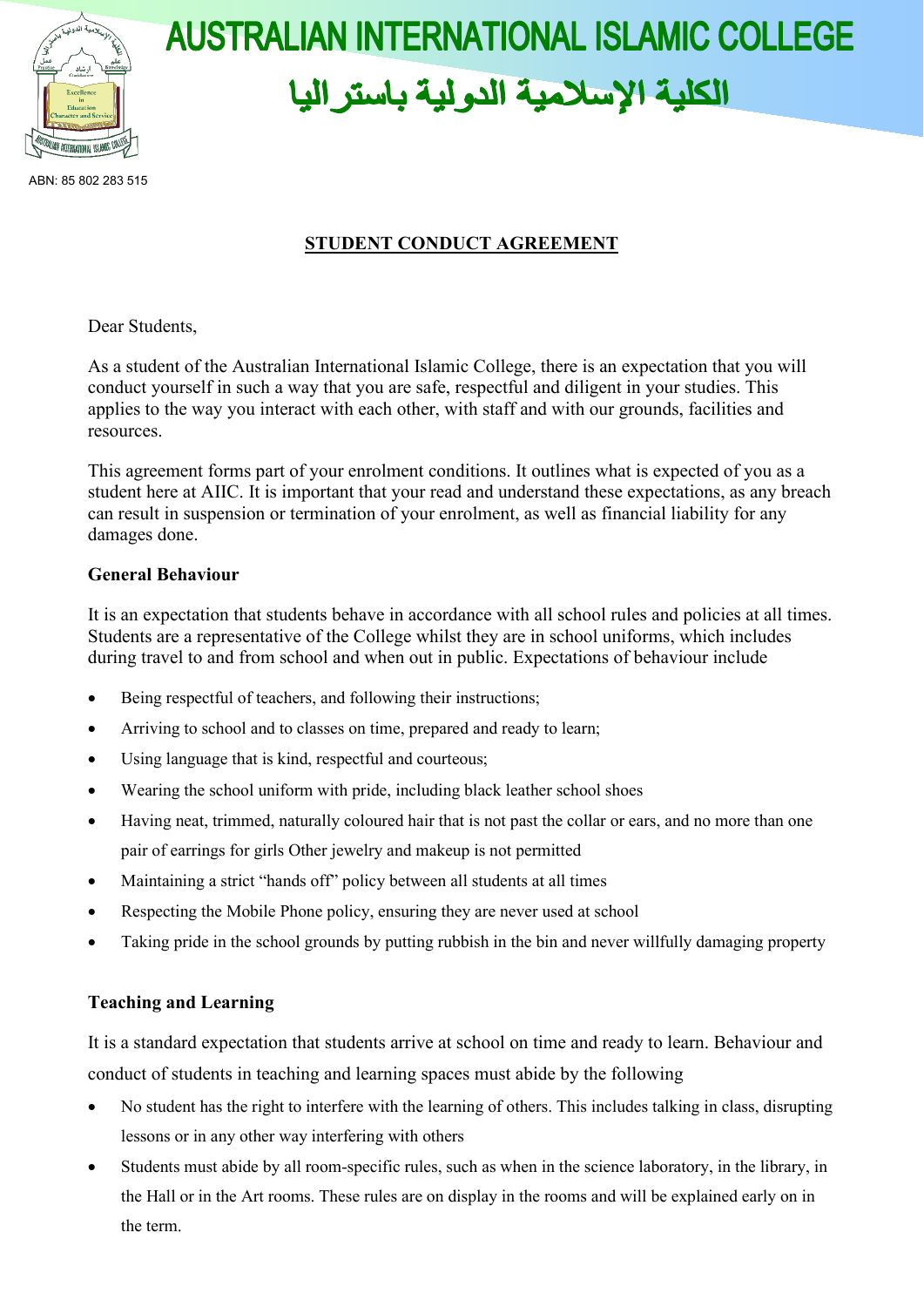- Students are responsible for arriving to class with the necessary equipment, books and homework, ready to learn.
- All students in P-10 are to line up outside their classrooms and demonstrate, through their behavior that they are ready to learn before being invited into the classroom
- Students are to stand quietly behind their chairs, when instructed, before being dismissed from class.
- Students are expected to submit all homework and assignments by the due date, in accordance with the respective policies.

#### **Library**

Students are encouraged to use the library, both for book borrowing and as a space to study and learn. Students are expected to respect the rules of the library, just as they do any other learning space. Some of these rules include

- Borrowing of books is for 1 week, with the ability to extend
- Primary students should have a library bag to keep their books safe.
- Students are responsible for their books, readers and text books. Any lost or damaged books will be billed to the family
- Secondary students who have a study session are encouraged to use the library for study purposes only.

#### **Information Technology and Student Laptops**

The Australian International Islamic College is committed to providing students with a responsive education, which includes the most relevant Information technology.

Every student at AIIC in Year 1 - year 12 is provided with a laptop on the following conditions.

- Laptops remain the property of the College and any damage will be billed to the family
- Students are to use laptops for school work only
- No additional programs or software are to be downloaded
- Any student found to be using their laptops for malicious purposes (harassment or bullying, accessing inappropriate material) will have the privilege removed, and face disciplinary action
- Laptops in the Primary school must remain at school.

#### Secondary Students

Further to our commitment to providing each and every student with a laptop for use at school, for students in the Secondary College, these laptops can be taken home for the purpose of completing study, homework and assignments.

The laptop will be loaned out to the student at the beginning of the year, much like a text book, and will become the responsibility of the student. In taking receipt of the laptop, students and families are agreeing to the following conditions

• The laptop remains the property of the College whilst on loan to the student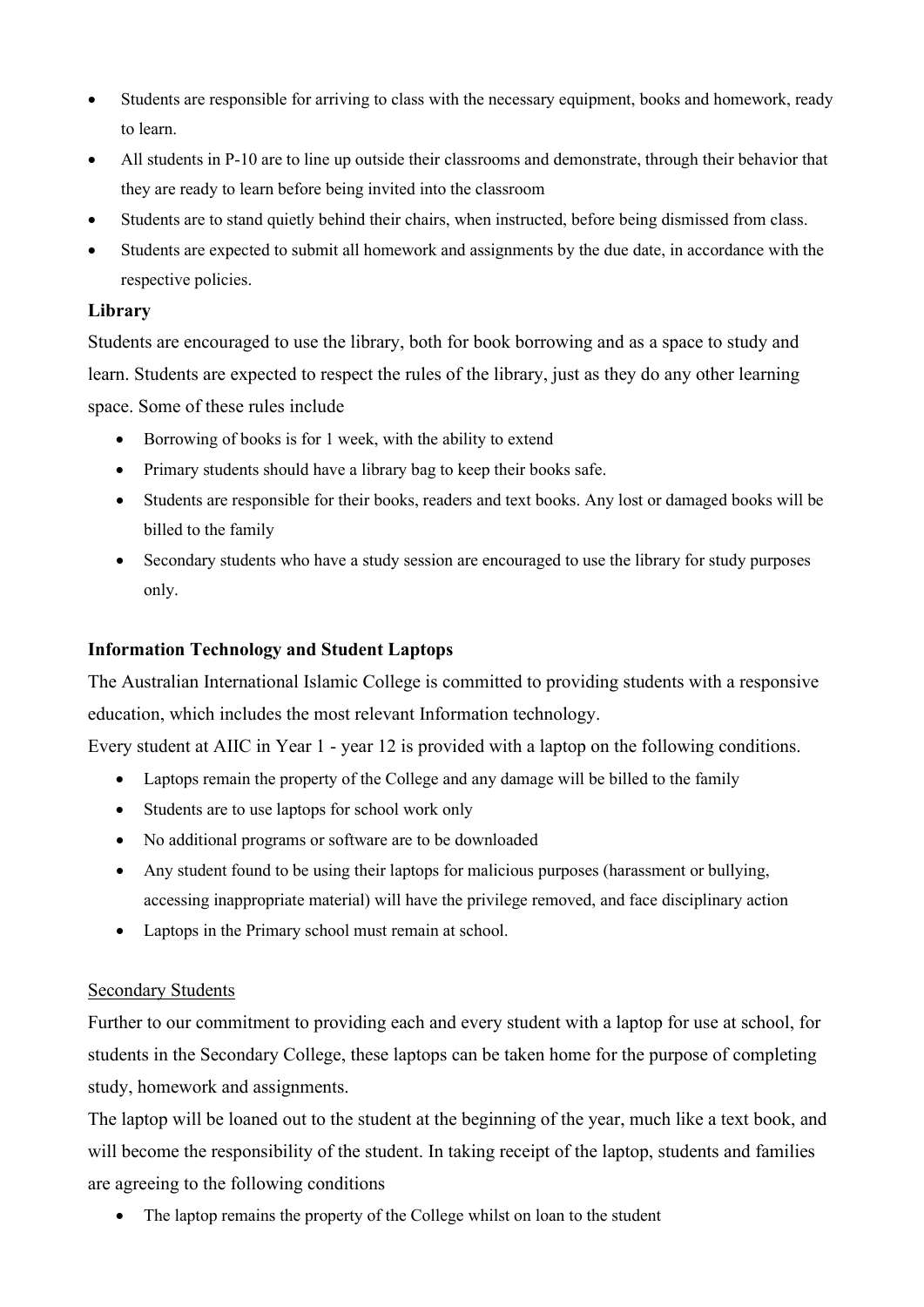- The responsibility to care for the laptop resides with the student. You should only transport it in the College-provided bag
- Any lost or damaged laptops will be billed to the family account
- Students are to use the laptops for their studies only
- Students are not to download additional programs or software, including social media on their school laptops
- Students are responsible for any and all material brought into the school on their laptop. The laptop may be accessed by staff at any time.
- AIIC is not responsible for lost or corrupted files. Students should back up their work regularly
- Students are not to use their laptops for malicious purposes, such as sending inappropriate messages or emails, or to access inappropriate material
- The College reserves the right to install external monitoring software on school laptops for the purpose of ensuring the safe use of school laptops for study purposes only.
- Any student who uses their laptop in a manner that contravenes school policy and guidelines will lose their laptop indefinitely

### **Bus Travel**

Travel on AIIC buses is a privilege, not a right. Students are expected to behave in a safe and respectful manner at all times. This includes

- Waiting respectfully before being invited to board the bus
- Remaining seated, with seat belts on for the duration of the bus trip
- Not eating or drinking, or consuming sweets whilst on the bus
- Using only appropriate language
- Following the directives of the bus driver at all times.

Students who cannot abide by these simple, respectful expectations will have the privilege of bus travel revoked, temporarily or permanently.

#### **Suspension or Termination of Enrolment**

As an independent College, AIIC reserves the right to suspend or terminate a student's enrolment if their conduct or behaviour is such that they demonstrate a lack of willingness to abide by the Student Conduct agreement. Students who engage in repeated behaviour that breaches the Code, or in a singular incident that is severe, or seriously compromises the safety and wellbeing of others, will have their enrolment suspended (for up to 30 days) or terminated. Whilst it is never the desire of the College to suspend or terminate an enrolment, all decisions of this nature are taken very seriously and are at the sole discretion of the Principal.